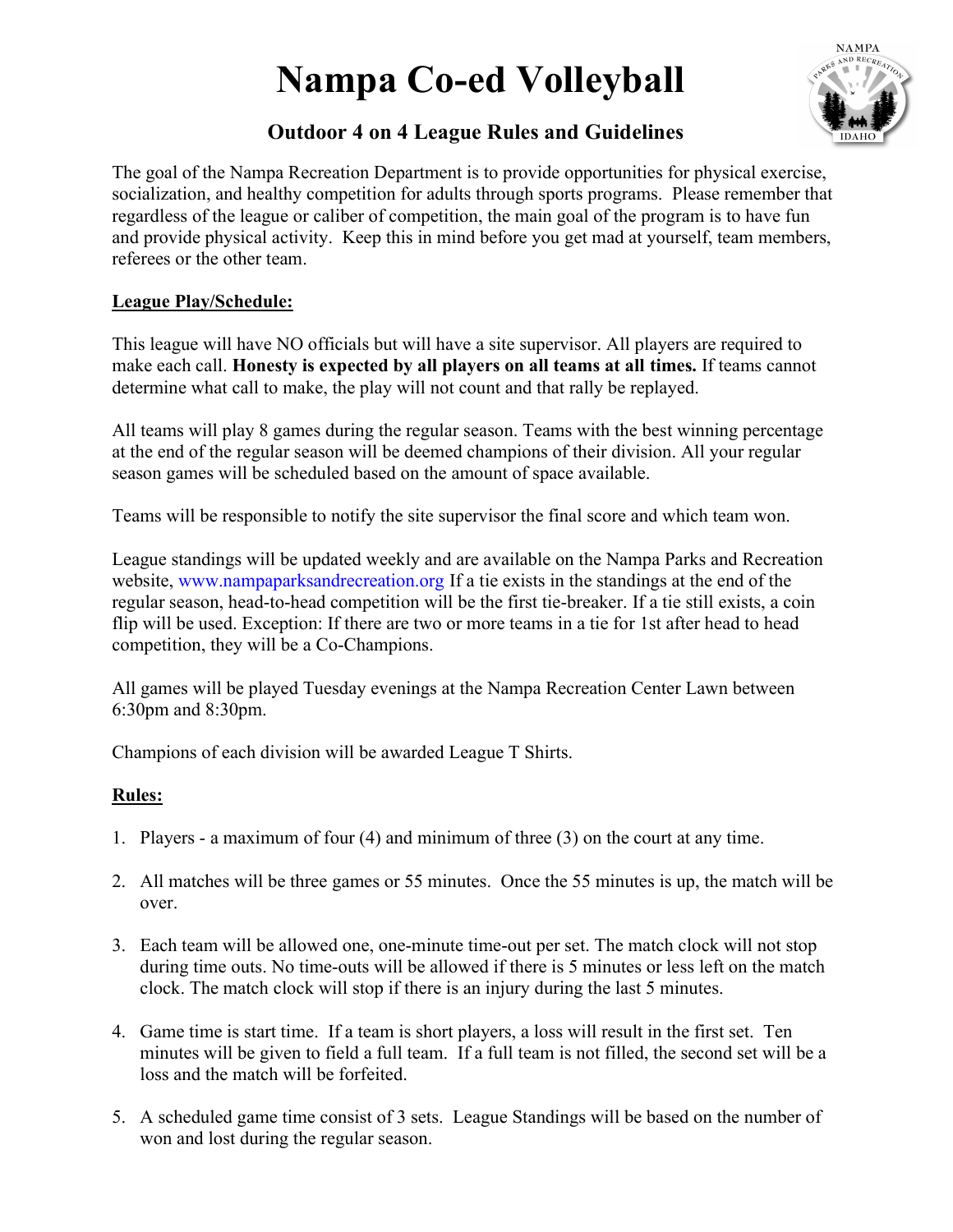- 6. Points are scored by rally scoring. All sets will be played to 25. Sets must be won by 2 points. There will be no point cap on all sets during the regular season.
- 7. Players serving the ball need to call out the score before they serve loud enough that both sides are ready and aware of the score.
- 8. If the  $3<sup>rd</sup>$  set has not been finished when the time limit is reached, the winner will be determined by the team with the most points of that set. If the  $3<sup>rd</sup>$  set is a tie when the time limit is reached, the win for that set will be determined by the next point.
- 9. Service a coin flip will determine who serves in the first and third games.
- 10. Co-ed Ladies and men must be of equal numbers (2 and 2) or ladies must be the greater number on the court.
- 11. Substitution allowed in serving position after the loss of serve/or center back at the time of rotation.
- 12. Boundaries clearly marked on ground.
- 13. NET PLAY: Contact with the net is not permitted and occurrences will result in a turn over and point for the opposite team. If a member of each time touches in the same play, the player who touched first should call it as such and hand over the possession. If there is a disagreement or uncertainty, then re-serve the play with the points the same as they were.
- 14. Team Captains are responsible for the conduct of their players and fans. Children are the responsibility of their parents, not the game supervisor. Your children MUST be closely supervised at all times during games by an adult NOT PARTICIPATING in the game. If there are problems, you will be asked to leave.
- 15. If ball is played 3 times on your side, 1 play must be made by a female.
- 16. Serves cannot be blocked or spiked.

#### Player Eligibility:

- 17. The minimum age for a player is 14 years old with a parent signature.
- 18. All players are eligible for roster moves. However, only two players moving from an upper division team CAN move to the same lower division team.
- 19. If a player plays in a game and is not on the team roster, and/or has not paid all applicable fees, the game will be forfeited.
- 20. Any player participating under a false name will result in an automatic suspension from the league.
- 21. Players may be asked to show I.D. by the game supervisor to verify eligibility.
- 22. The Nampa Recreation Department will have the final decision concerning player eligibility. A player must participate in at least two regular season games to be eligible for the end of the season tournament.

#### Other Information: